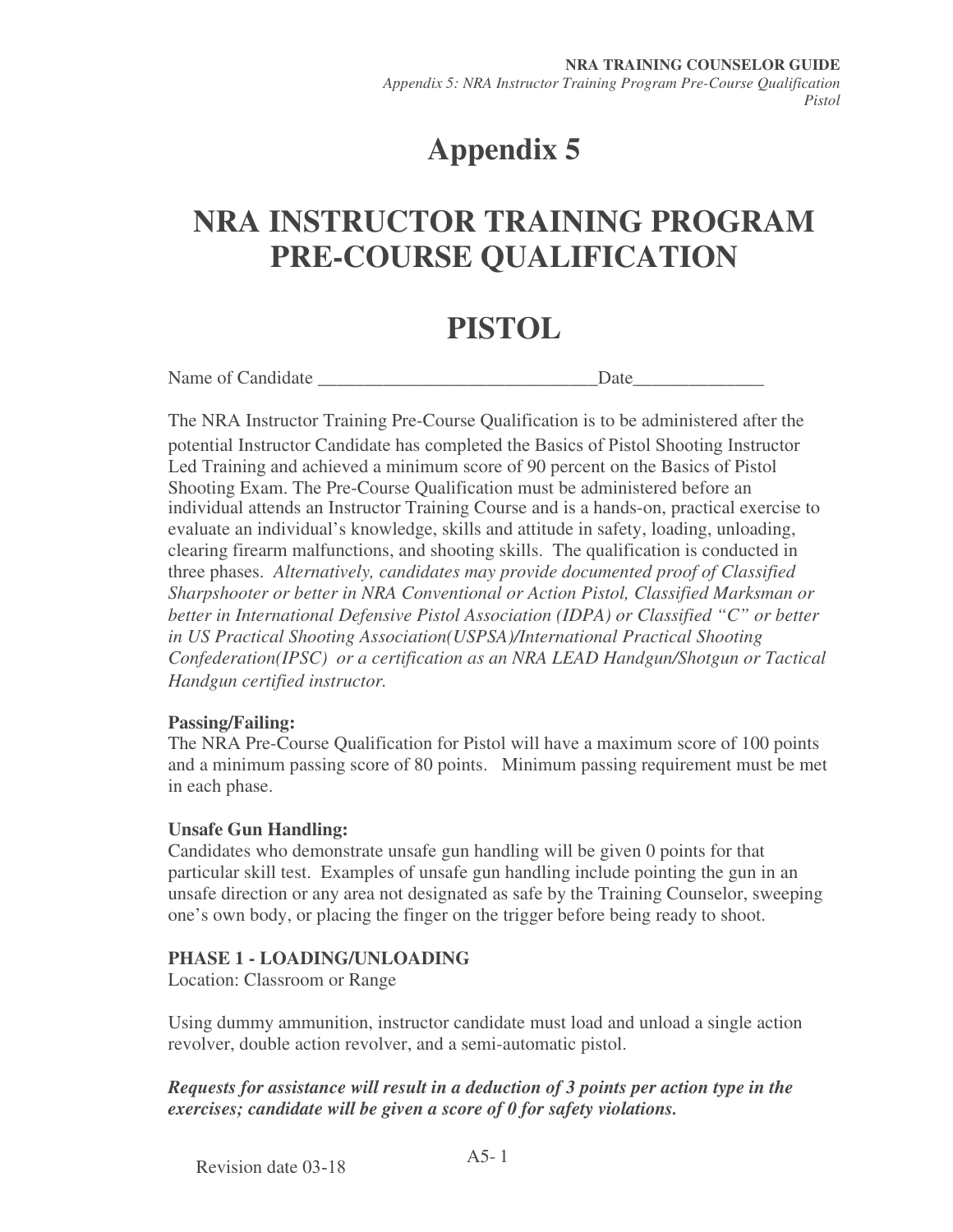#### **NRA TRAINING COUNSELOR GUIDE**

*Appendix 5: NRA Instructor Training Program Pre-Course Qualification Pistol* 

#### **Loading**

Minimum Passing 12 points / Maximum 15 points 5 points maximum per action type

| Points |
|--------|
|        |
|        |
|        |
|        |

| <b>TOTAL</b> |  |
|--------------|--|
|--------------|--|

#### **Unloading**

Minimum Passing 12 points / Maximum 15 points 5 points maximum per action type

|                        | Points |
|------------------------|--------|
| Single Action Revolver |        |
| Double Action Revolver |        |
| Semi-Automatic Pistol  |        |
|                        |        |

TOTAL

### **PHASE 2 – CLEARING COMMON PISTOL STOPPAGES**

Location: Range

Using dummy ammunition, instructor candidate must demonstrate how to clear a common pistol stoppage using a semi-automatic pistol. Training Counselor will set-up the pistol and conduct a practical exercise involving failure to fire and double feeds.

*Requests for assistance will result in a deduction of 3 points per action type in the exercises; candidate will be given a score of 0 for safety violations.* 

FAILURE TO FIRE DRILL: If candidate waits 30 seconds keeping the gun pointed in a safe direction, taps the bottom of the magazine, and pulls the slide to the rear, 5 points will be given.

DOUBLE FEED DRILL: If the candidate locks the slide to the rear, removes the magazine, and renders the pistol unloaded 5 points will be given.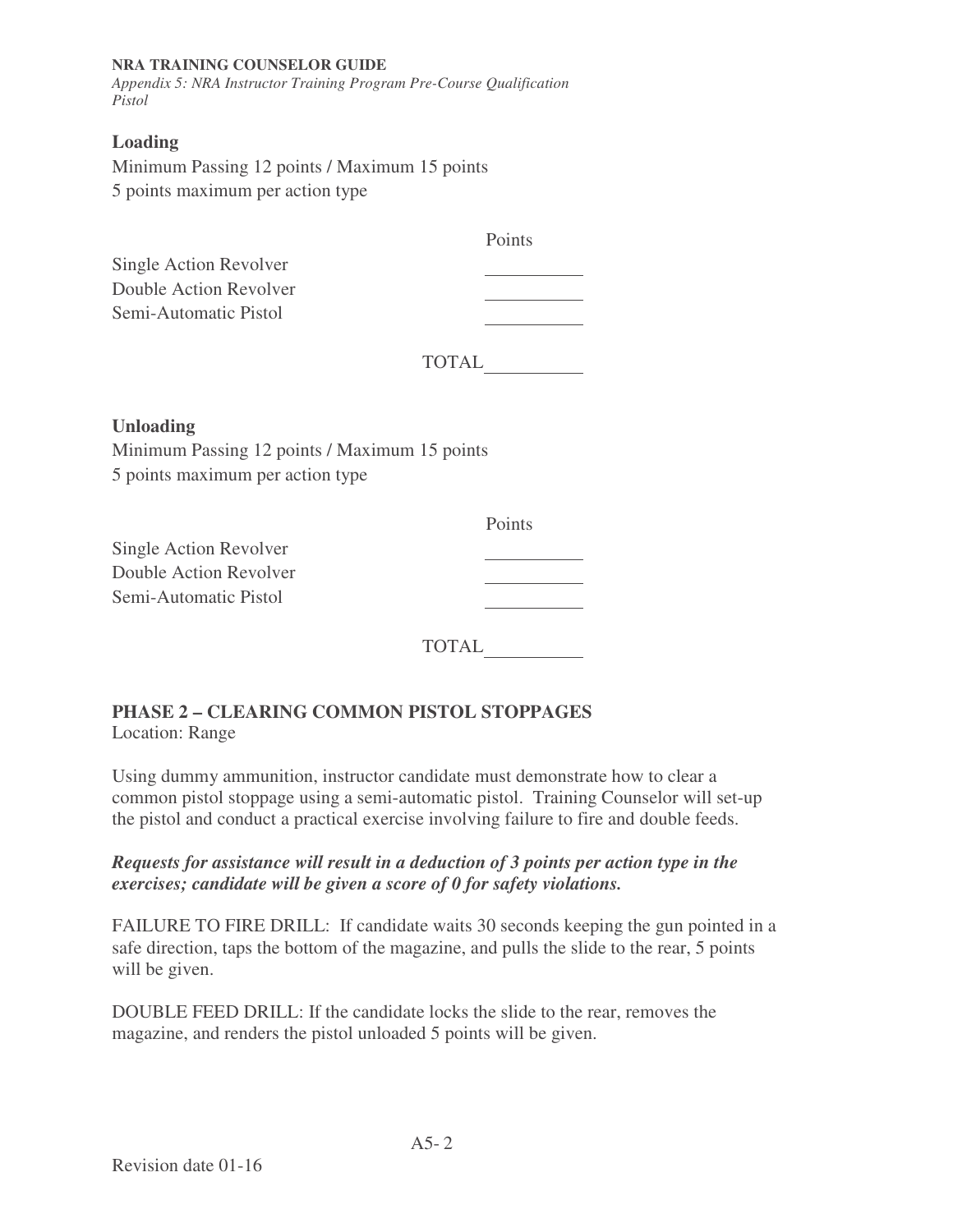Minimum Passing 8 points / Maximum 10 points 5 points maximum per stoppage type

Semi-Automatic Failure to Fire Semi-Automatic Double Feed

Points

TOTAL

### **PHASE 3 – PISTOL SHOOTING**

Location: Range

Candidate will shoot any gun of their choice, regardless of action, sights or caliber, at a blank 9 inch diameter paper target at a distance of 15 yards. Candidates will fire 20 shots from a two-handed, unsupported, standing position. Targets will be broken into two tenshot targets or four five-shot targets. Three points will be given for each scoring hit. In order for a hit to count, it must fall inside a ½" border from the edge of the plate. Shots that break the edge of the ½" border will count as hits. All scoring hits on a target must be within a 6" or less extreme spread (see below). Candidates will be allowed to shoot their own firearms if desired. *Two requalification shoots are allowed within any 24-hour period.* 



If adjusted distance is required due to range limitations, the following formulae will be used; all distances are in inches (hit scoring and requirements remain the same):

| Target Diameter:       | Target Distance divided by 60.0 |
|------------------------|---------------------------------|
| <b>Outside Border:</b> | Target Diameter divided by 18.0 |
| Extreme Spread:        | Target Diameter divided by 1.5  |

*Candidate will be given a score of 0 for safety violations.*